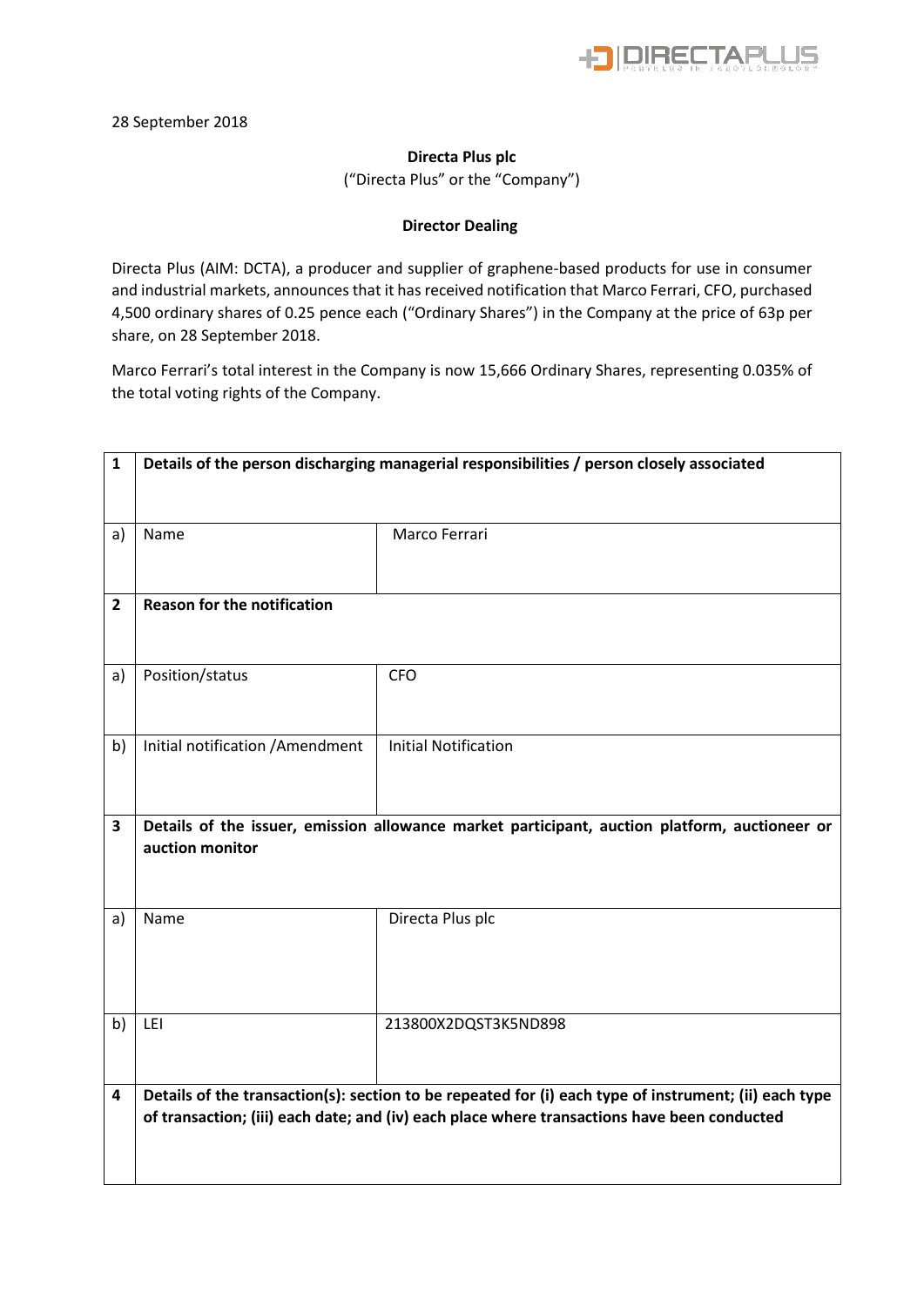

| a) | Description of the financial<br>instrument, type of instrument | Ordinary shares of 0.25p each     |                    |           |  |
|----|----------------------------------------------------------------|-----------------------------------|--------------------|-----------|--|
|    | Identification code                                            |                                   | ISIN: GB00BSM98843 |           |  |
| b) | Nature of the transaction                                      | Acquisition of shares             |                    |           |  |
| c) | Price(s) and volume(s)                                         |                                   | Price(s)           | Volume(s) |  |
|    |                                                                |                                   | 63p                | 4,500     |  |
| d) | Aggregated information                                         |                                   |                    |           |  |
|    | - Aggregated volume                                            | 4,500                             |                    |           |  |
|    | - Price                                                        | 63p                               |                    |           |  |
| e) | Date of the transaction                                        | 28 September 2018                 |                    |           |  |
| f) | Place of the transaction                                       | London Stock Exchange (XLON); AIM |                    |           |  |

*This announcement contains inside information for the purposes of Article 7 of EU Regulation 596/2014*

## **- End -**

For further information please visit<http://www.directa-plus.com/> or contact:

| Directa Plus plc<br>Giulio Cesareo, CEO<br>Marco Ferrari, CFO                                                                                         | +39 02 36714458  |
|-------------------------------------------------------------------------------------------------------------------------------------------------------|------------------|
| <b>Cantor Fitzgerald Europe (Nominated Adviser and Joint Broker)</b><br>Rick Thompson, Philip Davies (Corporate Finance)<br>Caspar Shand Kydd (Sales) | +44 20 7894 7000 |
| N+1 Singer (Joint Broker)<br>Mark Taylor, Lauren Kettle                                                                                               | +44 20 7496 3069 |
| Tavistock (Financial PR and IR)<br>Simon Hudson, Sophie Praill, Edward Lee                                                                            | +44 20 7920 3150 |

## **Notes**